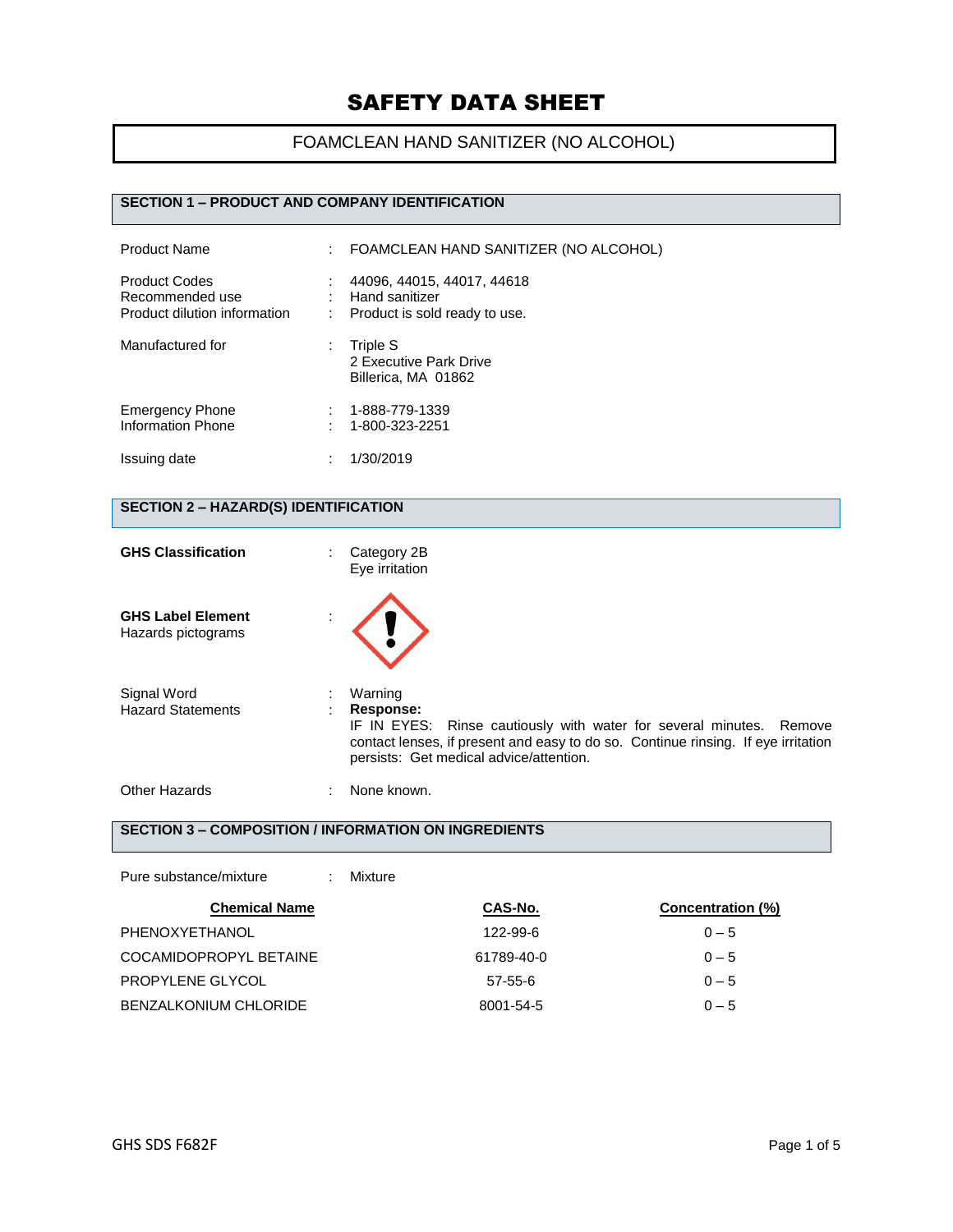### FOAMCLEAN HAND SANITIZER (NO ALCOHOL)

#### **SECTION 4 – FIRST AID MEASURES**

| In case of eye contact<br>In case of skin contact | Flush eyes under eyelids with plenty of cool water for at least 15 minutes. If<br>irritation persists, seek medical/advice attention.<br>: If irritation persists, wash with water. |
|---------------------------------------------------|-------------------------------------------------------------------------------------------------------------------------------------------------------------------------------------|
| If ingested                                       | Contact a physician or Poison Control Center immediately. Do not induce<br>vomiting never give anything by mouth to an unconscious person.                                          |
| If inhaled                                        | Get medical attention if symptoms occur.                                                                                                                                            |
| Protection of first-aiders                        | No special precautions are necessary.                                                                                                                                               |
| Notes to physicians                               | Treat symptomatically.                                                                                                                                                              |

#### **SECTION 5 – FIRE-FIGHTING MEASURES**

| Suitable extinguishing media                      |   | Use extinguishing measures that are appropriate to local circumstances and<br>the surrounding environment.                                                                          |
|---------------------------------------------------|---|-------------------------------------------------------------------------------------------------------------------------------------------------------------------------------------|
| Unsuitable extinguishing<br>media                 | ٠ | None known.                                                                                                                                                                         |
| Specific hazards during<br>firefighting           | ÷ | No flammable or combustible.                                                                                                                                                        |
| Hazardous combustions<br>products                 | ٠ | Carbon oxides                                                                                                                                                                       |
| Special protective equipment<br>for fire-fighters |   | Use personal protective equipment.                                                                                                                                                  |
| Specific extinguishing<br>methods                 |   | Fire residues and contaminated fire extinguishing water must be disposed of<br>in accordance with local regulations. In the event of fire and/or explosion do<br>not breathe fumes. |

### **SECTION 6 – ACCIDENTAL RELEASE MEASURES**

| Personal precautions<br>Environmental precautions | No special measures required.<br>Avoid contact of large amounts of spilled material runoff with soil and<br>surface waterways. |
|---------------------------------------------------|--------------------------------------------------------------------------------------------------------------------------------|
| Methods of cleaning up                            | Absorb with inert material. Use a water rinse for final clean-up.                                                              |

### **SECTION 7 – HANDLING AND STORAGE**

| Handling | Wash hands after handling.                                      |  |
|----------|-----------------------------------------------------------------|--|
| Storage  | : Keep out of reach of children. Keep container tightly closed. |  |
|          | Store between 32 to 122 degrees F.                              |  |

#### **SECTION 8 – EXPOSURE CONTROLS / PERSONAL PROTECTION**

Ingredients with workplace control parameters.

| Ingredients             | CAS-No. | Form of exposure | <b>Permissible Concentration</b> | <b>Basis</b> |
|-------------------------|---------|------------------|----------------------------------|--------------|
| <b>PROPYLENE GLYCOL</b> | 57-55-6 | TWA              | 10 mg/m $3$                      | NIOSH WEEL   |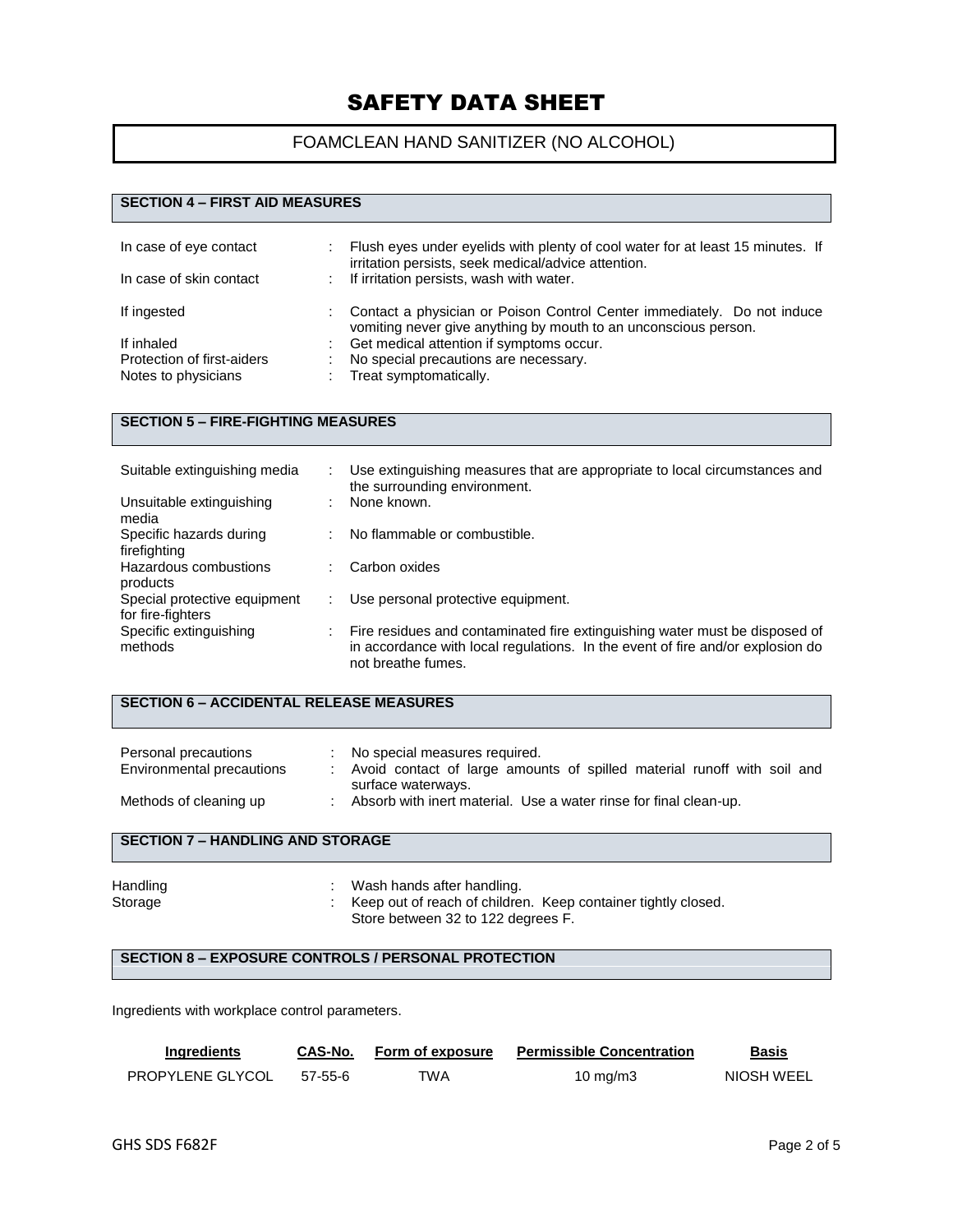#### FOAMCLEAN HAND SANITIZER (NO ALCOHOL)

| Engineering measures | Good general ventilation should be sufficient to control workers exposure to<br>airborne contamination. |
|----------------------|---------------------------------------------------------------------------------------------------------|
| Personal protection  |                                                                                                         |
| Eyes                 | Eye protection should be used when splashing may occur.                                                 |
| Hands                | No protective equipment is needed under normal use.                                                     |
| <b>Skin</b>          | No protective equipment is needed under normal use.                                                     |
| Respiratory          | No protective equipment is needed under normal use.                                                     |

#### **SECTION 9 – PHYSICAL AND CHEMICAL PROPERTIES**

Appearance: Clear liquid Upper/lower flammability limits: N/A<br>
Odor: Linen fragrance Clear Clear Control Vapor pressure: N/A Odor: Linen fragrance Odor Threshold: No data available Vapor density: N/A<br>
ph: 9.0 typical Capaca Relative density: No Melting point/freezing point: N/A<br>Initial boiling and boiling range: N/A Flash point: N/A<br>
Evaporation rate: <1 (a) Auto ignition temperature: N/A<br>
Decomposition temperature: N Flammability (solid, gas): No data available

Relative density: No data available.<br>Solubility (ies): No data available. Initial boiling and boiling range: N/A Partition coefficient: n-octanol/water: No data available.<br>Flash point: N/A **Partition in the Auto ignition temperature: N/A** Decomposition temperature: No data available.<br>Viscosity: 75,000 @ 77 F; 25 C

#### **SECTION 10 – STABILITY AND REACTIVITY**

| Stability                | The product is stable under normal conditions.                   |
|--------------------------|------------------------------------------------------------------|
| Possibility of hazardous | : No dangerous reaction is known under conditions of normal use. |
| reactions                |                                                                  |
| Conditions to avoid      | None known.                                                      |
| Incompatible materials   | None known.                                                      |
| Hazardous decomposition  | Carbon oxides                                                    |
| products                 |                                                                  |

#### **SECTION 11 – TOXICOLOGICAL INFORMATION**

| Information on likely routines | Inhalation, eye contact, skin contact. |
|--------------------------------|----------------------------------------|
| of exposure                    |                                        |

| <b>Potential Health Effects</b> |                                                               |
|---------------------------------|---------------------------------------------------------------|
| Eves                            | : Cause of irritation.                                        |
| <b>Skin</b>                     | : Health injuries are not known or expected under normal use. |
| Ingestion                       | : Health injuries are not known or expected under normal use. |
| Inhalation                      | : Health injuries are not known or expected under normal use. |
| Chronic exposure                | : Health injuries are not known or expected under normal use. |
|                                 |                                                               |

#### **Experience with Human Exposure**

| Eye contact  | Redness, irritation.             |
|--------------|----------------------------------|
| Skin contact | : No symptoms known or expected. |
| Ingestion    | : No symptoms known or expected. |
| Inhalation   | No symptoms known or expected.   |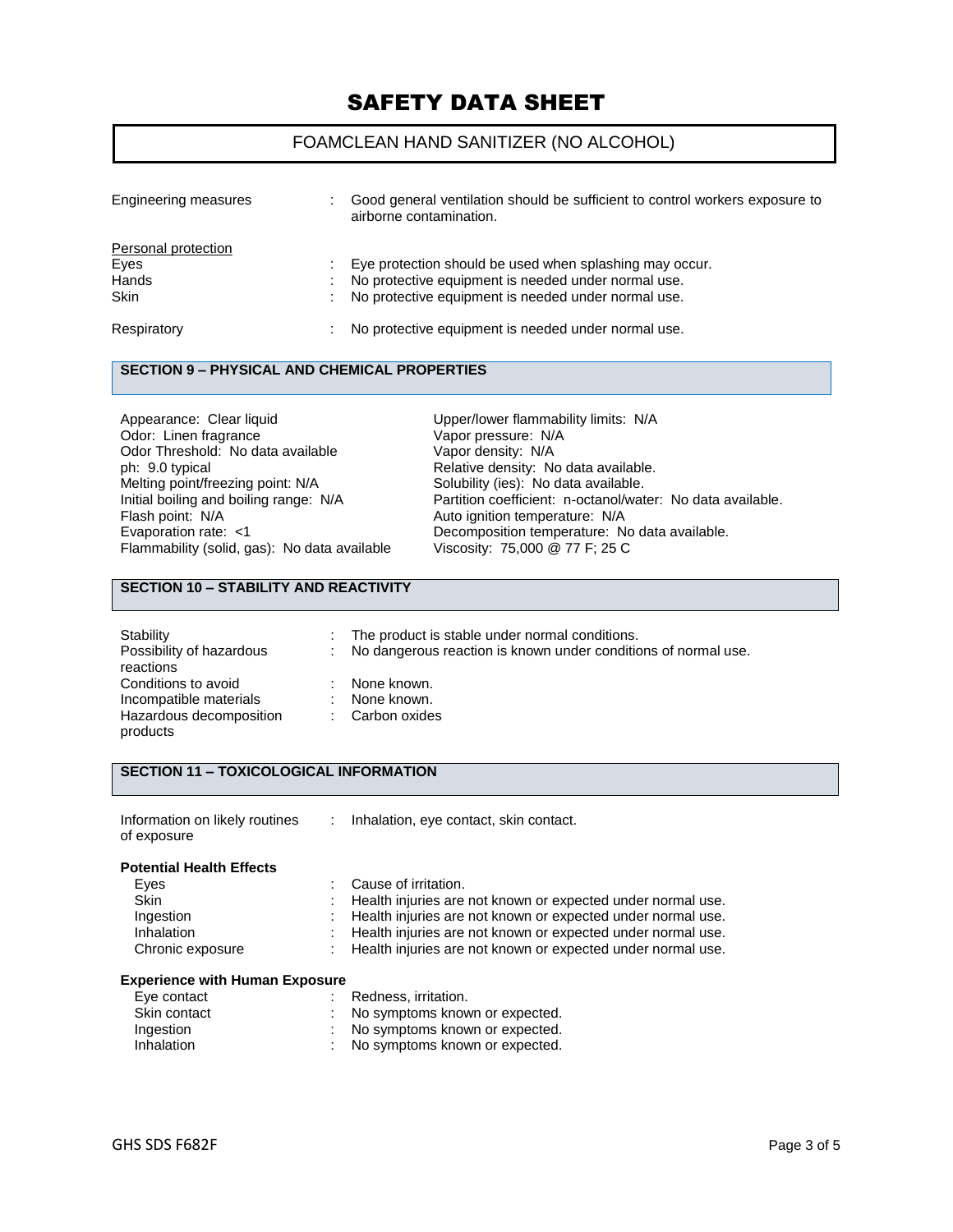### FOAMCLEAN HAND SANITIZER (NO ALCOHOL)

| <b>Toxicity</b>                      |   |                                                                                                                                                                 |
|--------------------------------------|---|-----------------------------------------------------------------------------------------------------------------------------------------------------------------|
| Acute oral toxicity                  |   | Acute toxicity estimate: >5,000 mg/kg                                                                                                                           |
| Acute inhalation toxicity            |   | No data available                                                                                                                                               |
| Acute dermal toxicity                |   | Acute toxicity estimate: >5,000 mg/kg                                                                                                                           |
| Skin corrosion/irritation            |   | No data available                                                                                                                                               |
| Serious eye damage/eye<br>irritation |   | Mild eye irritation.                                                                                                                                            |
| Respiratory or skin<br>sensitization |   | No data available.                                                                                                                                              |
| Carcinogenicity                      |   |                                                                                                                                                                 |
| IARC                                 |   | No component of this product present at levels greater than or equal to 0.1%<br>is identified as a probable, possible or confirmed human carcinogen by<br>IARC. |
| OSHA                                 | ٠ | No ingredient of this product presents at levels greater than or equal to 0.1%<br>is identified as a carcinogen or potential carcinogen by OSHA.                |
| <b>NTP</b>                           |   | No ingredient of this product present at levels greater than or equal to 0.1%<br>is identified as a known or anticipated carcinogen by NTP.                     |

| <b>SECTION 12 - ECOLOGICAL INFORMATION</b>  |  |                                                                                                                                                                                                                                                                                                      |  |  |
|---------------------------------------------|--|------------------------------------------------------------------------------------------------------------------------------------------------------------------------------------------------------------------------------------------------------------------------------------------------------|--|--|
| <b>Ecological Tests</b>                     |  | Data is not available.                                                                                                                                                                                                                                                                               |  |  |
| Environmental Impact                        |  | The product ingredients are expected to be safe for the environment at the<br>concentrations predicted under normal use and accidental spill scenarios.<br>Packaging components are compatible with the conventional solid waste<br>management practices.                                            |  |  |
| <b>SECTION 13 - DISPOSAL CONSIDERATIONS</b> |  |                                                                                                                                                                                                                                                                                                      |  |  |
| Disposal methods                            |  | The product should not be allowed to enter drains, water courses or the soil.<br>When possible recycling is preferred to disposal or incineration. If recycling<br>is not practicable, dispose of in compliance with local regulations. Dispose<br>of wastes in an approved waste disposal facility. |  |  |
| Disposal considerations                     |  | Dispose of as unused product. Empty containers should be taken to an<br>approved waste handling site for recycling or disposal. Do not reuse empty<br>containers.                                                                                                                                    |  |  |
| <b>SECTION 14 - TRANSPORT INFORMATION</b>   |  |                                                                                                                                                                                                                                                                                                      |  |  |

Certain shipping modes or package sizes may have exceptions from the transport regulations. The classification provided may not reflect those exceptions and may not apply to all shipping modes or package sizes. The shipper / consignor / sender are responsible to ensure that the packaging, labeling, and markings are in compliance with the selected mode of transport.